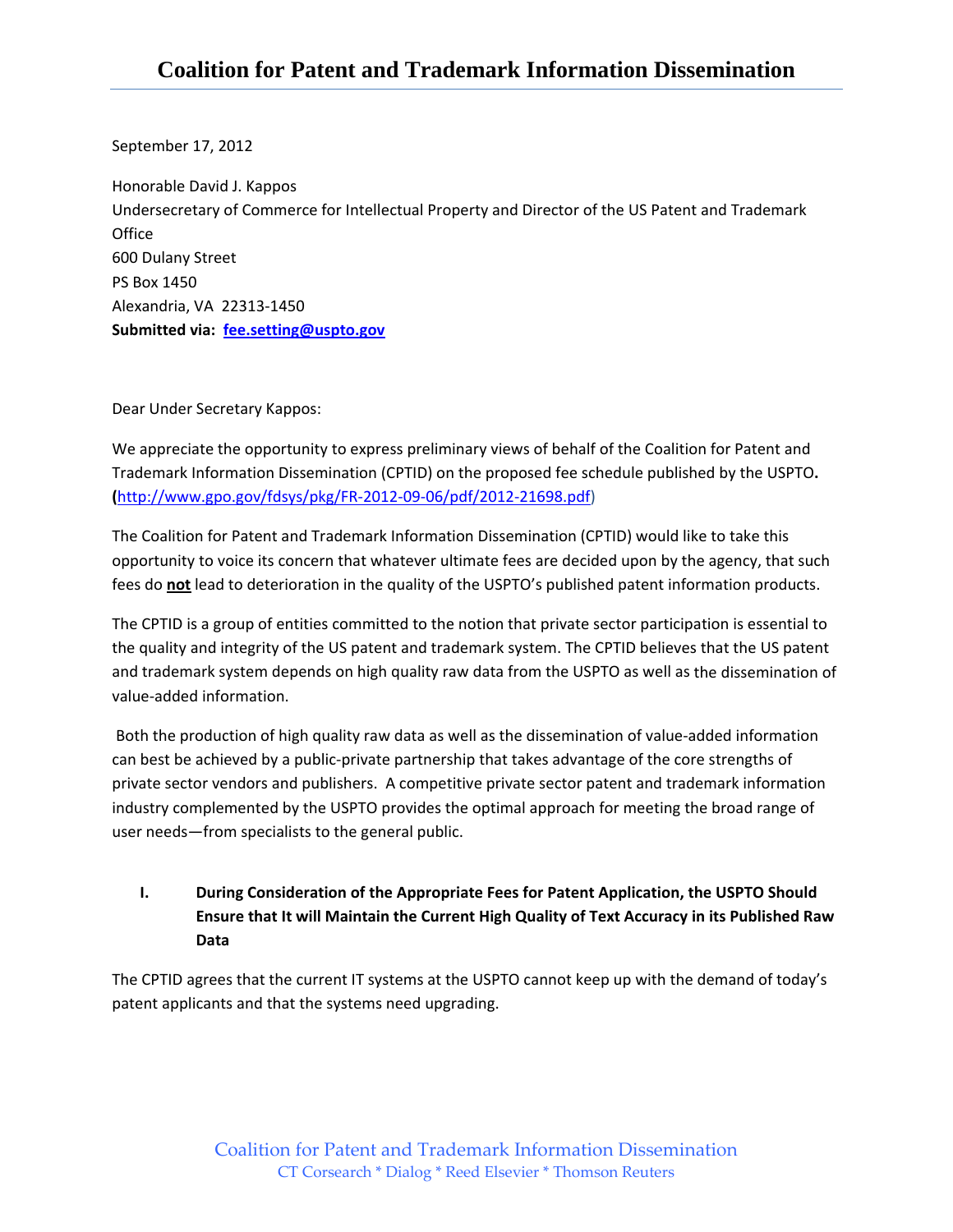It is important to our companies and organizations, as well as our clients and customers – ultimate users of the patent information ‐ however, that while upgrading the IT systems, the USPTO does not lower the quality of the data. If USPTO captures its data with errors, converts complicated content types such as chemical structures to images rather than searchable XML or creates burdensome XML requirement on patent applicants then the potential result could be the reduction in the current high quality of patent data coming out of the agency.

## **a. What has raised the Coalition's Concerns about possible degrading of Patent Data at the USPTO**

During PPAC and other public meetings, the agency has indicated that its information technology initiatives fall into two related but distinct categories.

First, the agency is working on its PATI ("Patent Application Text Initiative") technology to move from the current image‐based content in its patent examination system to content that is comprised of editable text. As we understand it, PATI is a system that uses OCR ("Optical Character Recognition") technology to convert images to text. Although PATI may be useful for many things, Coalition members are concerned about its ability to convert image-based content to high quality, editable text. Computer‐readable text has many advantages over images, including the fact that it supports text‐ searching as well as copying, pasting and a range of other important functionality such as text analytics. However, raw OCR generally does not produce highly accurate text. A key question for the CPTID, as well as for other users of published patent information, is whether PATI will produce results that are sufficient for the range of purposes for which the USPTO might attempt to use its "raw" OCR output and whether the USPTO is following the best course to deliver cost-effective and high quality results.

In a recent PPAC meeting, the USPTO has indicated that it intends to convert about 60,000,000 pages of patent content from images to text using PATI in fiscal year 2012. The large number of errors introduced by raw OCR – if they are not caught and corrected – could significantly impact the quality of patent examination.

The problem is greatly compounded, however, if the USPTO does not intend to regularize and clean up the patent text content to today's standard prior to final publication. Fortunately, the agency has indicated that at the present, the "raw" OCR is only going to be used for examination purposes and *not* for publication purposes. Earlier this year, Rep. Chaka Fattah, Ranking Member of the House CJS Appropriations Subcommittee, asked Director Kappos: "As PTO develops its new Patent Application Text Initiative technology, what are PTO's plans for ensuring that this new system will help maintain PTO's current high standard of content accuracy for PTO's databases and published U.S. patent content?" Director Kappos answered: "The Patent Application Text Initiative (PATI) is one project under the Patent End‐to‐ End (PE2E) portfolio of information technology projects. Any PE2E projects that would impact the current patent publication process would meet or exceed the current standards. " Users of US patent information are working to make sure the USPTO – at a minimum ‐ remains committed to maintaining its current quality standard for published patent information. This is good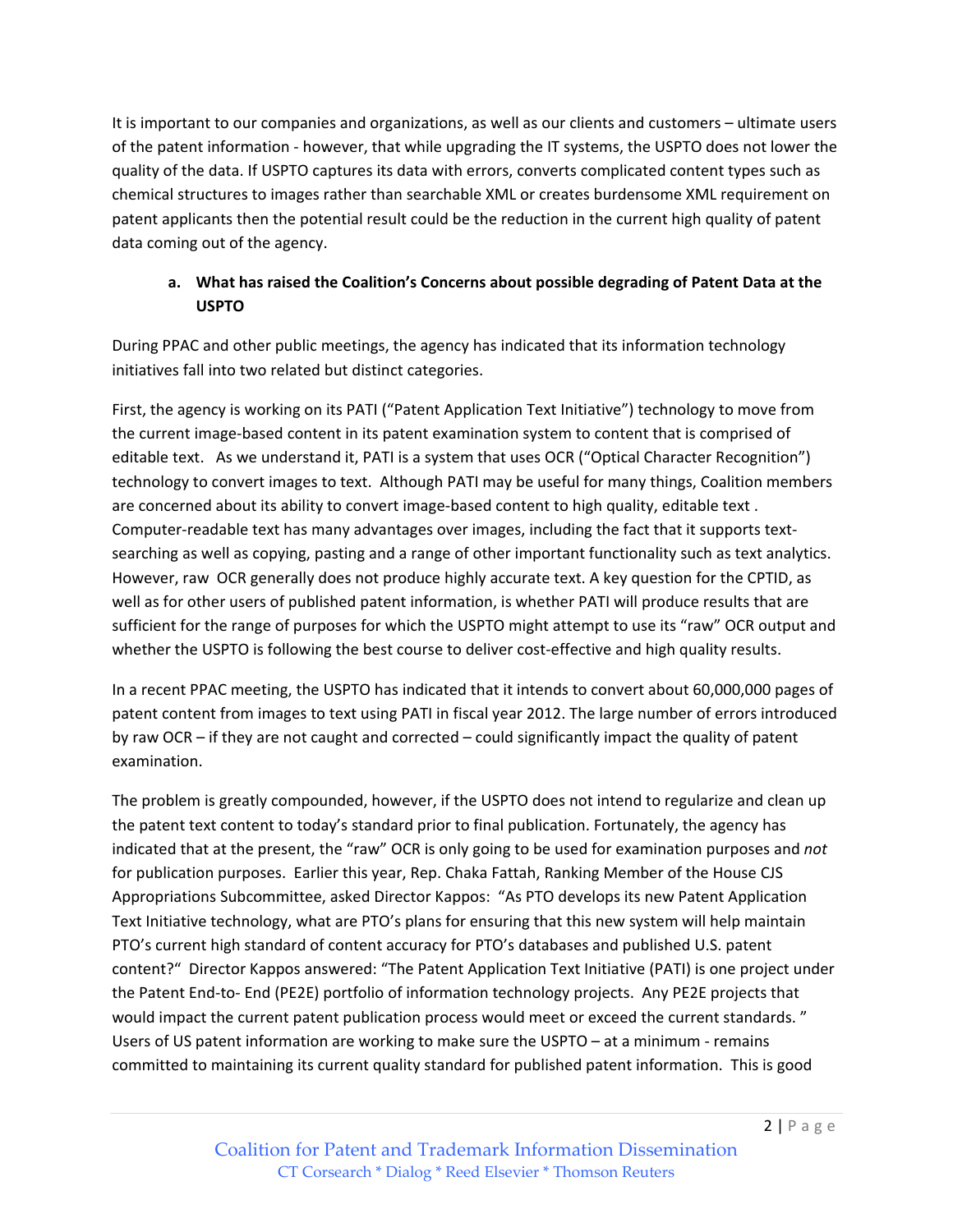news. If at any point in the future, however, the agency decides that the raw OCR is "good enough," the quality of U.S. published patent content is certain to suffer.

The users of this information rely on the quality of the U.S. published patent databases to make their own decisions about whether their ideas are really novel, whether to apply for a patent, to determine the state of the art in a particular field, and (in the case of global IPOs) whether the patent applications they are examining in countries outside the U.S. are truly novel. Removing a rigorous check from the process that ensures high quality US patent content would be the wrong decision, particularly at a time when the agency is raising its overall fees. Higher fees should be coupled with as good or better published patent content, not lesser quality. Patent stakeholders are keeping an eye on the USPTO to make sure it maintains its current "gold standard" for the publication of raw patent and trademark data.

Another aspect of the IT upgrade is encoding the text of patent information in XML so that there is unifying standard for all of the text that the office processes for each patent. Under Secretary Kappos has made a priority for XML to be incorporated as part of the larger technological upgrades at the agency and reiterated at a recent House Appropriations Committee hearing that it remains a goal of the agency.

XML markup is today applied by the USPTO to documents primarily at the point of publication. However, the agency has long had a vision of shifting the burden to applicants and requiring them to submit documents in XML at the time of application. By doing so, the USPTO hopes to reduce the agency's costs while at the same time improving the utility of patent application content for patent examination. The goals are worthy ones. The USPTO's past attempts at achieving these outcomes, however, have received less support than anticipated from the applicant community, and the experience of other government agencies with similar (but smaller scale and less complex) initiatives suggests that the path to successful applicant implementation of XML is long, expensive, burdensome for applicants and fraught with significant risks.

The USPTO hopes to achieve cost savings at the agency by receiving applications in XML. This is unlikely to happen for two major reasons. First, the agency is highly unlikely to get, from most applicants, XML documents constructed in a manner that actually provides full information value to the office because of improper or inconsistent use of XML tags. Even in today's far simpler e-filing environment, which simply involves submitting PDF documents, applicants struggle to code documents correctly and their submissions are frequently not compliant with the agency's document indexing system. Consider the likely error rate, then, in an environment that is far more complex such as XML. Applicants will almost certainly submit a large amount of improperly or inconsistently tagged content, and it will be a monumental and very expensive task for the agency to find and correct those applicant‐generated errors. In fact, the course suggested by the agency could actually paralyze the automated tools intended to support the examining system by clogging it with error-filled and improperly tagged documents. Contrast this with the highly consistent and accurate data capture process producing the XML data used by the agency and distributed to the world today.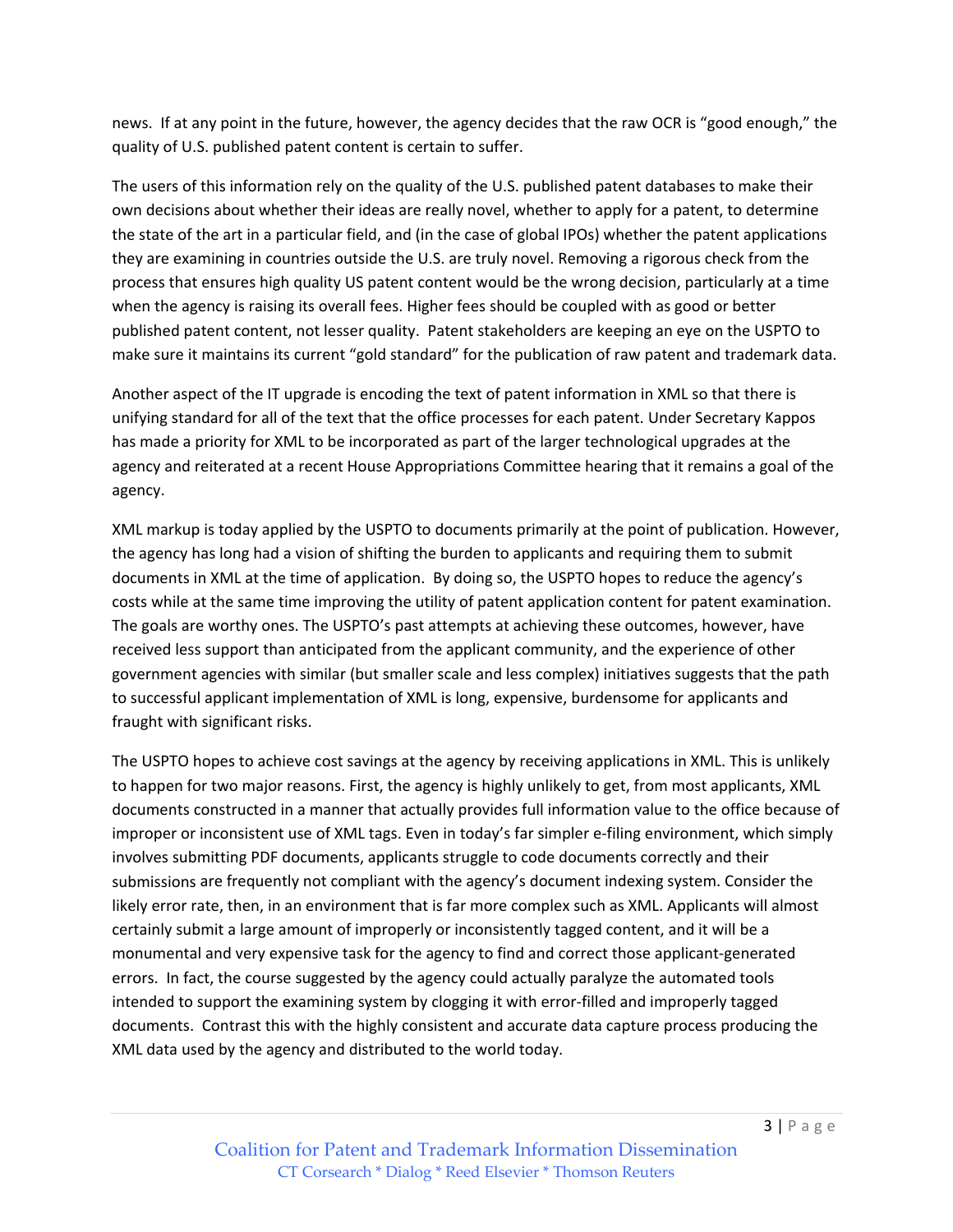The problem is not that applicants are careless. Rather, the problem stems from three major causes: the task is complex, the vast majority of applicants won't submit nearly enough applications to become expert at filing compliant XML, and those who, collectively, provide relatively well constructed documents will certainly introduce variability due to differing capture processes. In fact, there are over 30,000 registered patent attorneys in the U.S. and over 19,500 different agents submit patent applications annually. 16,000 of them submit fewer than 10 applications per year. It is unrealistic to expect those who file so few applications in a given year to become expert at the complex task of XML filing. Given these factors, any cost savings for the agency are like to be illusory, and in fact any shift to applicant‐generated XML is likely to result in a deterioration of patent data published by the agency.

In summary, implementing a text environment for patent examiners is a laudable goal, but it should not be done at the expense of the quality of published U.S. patent content. Users of patent information in the US and around the world have a right to expect that the quality of patent information being published by the USPTO will not deteriorate at a time when the agency is supposed to be implementing improved technology solutions, and particularly at a time when the agency is adjusting its fees.

## **b. Specific Examples of why it matters to our Coalition that the USPTO not degrade the quality of its data**

Commercial providers add value by enhancing raw data to create new features and functionality. An example of added value is LexisNexis's Semantic Search feature. This feature analyzes a phrase or paragraph of text entered by the searcher. Behind the scenes, it makes intelligent connections to other words and phrases that may or may not have occurred to the searcher. After analysis of the phrase or paragraph, Semantic Search offers the searcher the additional terms and phrases it identified as related. The intelligent connections made by Semantic Search are supported by a massive database that was created by a proprietary algorithm. This algorithm examined the text of millions of USPTO patents and Elsevier scientific journals to find connected terms and phrases. It then stored the connected terms in a database. This database is used to provide the searcher with a more intelligent search experience. LexisNexis Semantic Search incorporates "Dynamic Learning". That is, in order to make intelligent connections, our technology has "learned" from the USPTO patent database and the Elsevier journals. Furthermore, it is constructed to continue learning over time. As new patents and journal articles are published, Semantic Search will learn from them. If the quality of the USPTO's data is degraded, this will likely impact the quality of our feature.

Similarly, in the new ProQuest Dialog interface, there are three new auto functions to improve a user's search experience: (1) Suggested terms, which are common search terms and phrases. Users have the ability to select terms from a drop list that appears as they type. (2) Lemmatization is the process of grouping together inflected forms of words. ProQuest Dialog looks for the following forms of your search word: British and American spelling, singular, plurals, past/future tenses and different forms of the verb, e.g., boils, boil, boiling. (3) "Did you mean?" assists with misspelled words. If the user gets no results, the search engine searches for one alternative spelling and will include a statement showing you what was searched. If the original search term has some results, those are presented along with